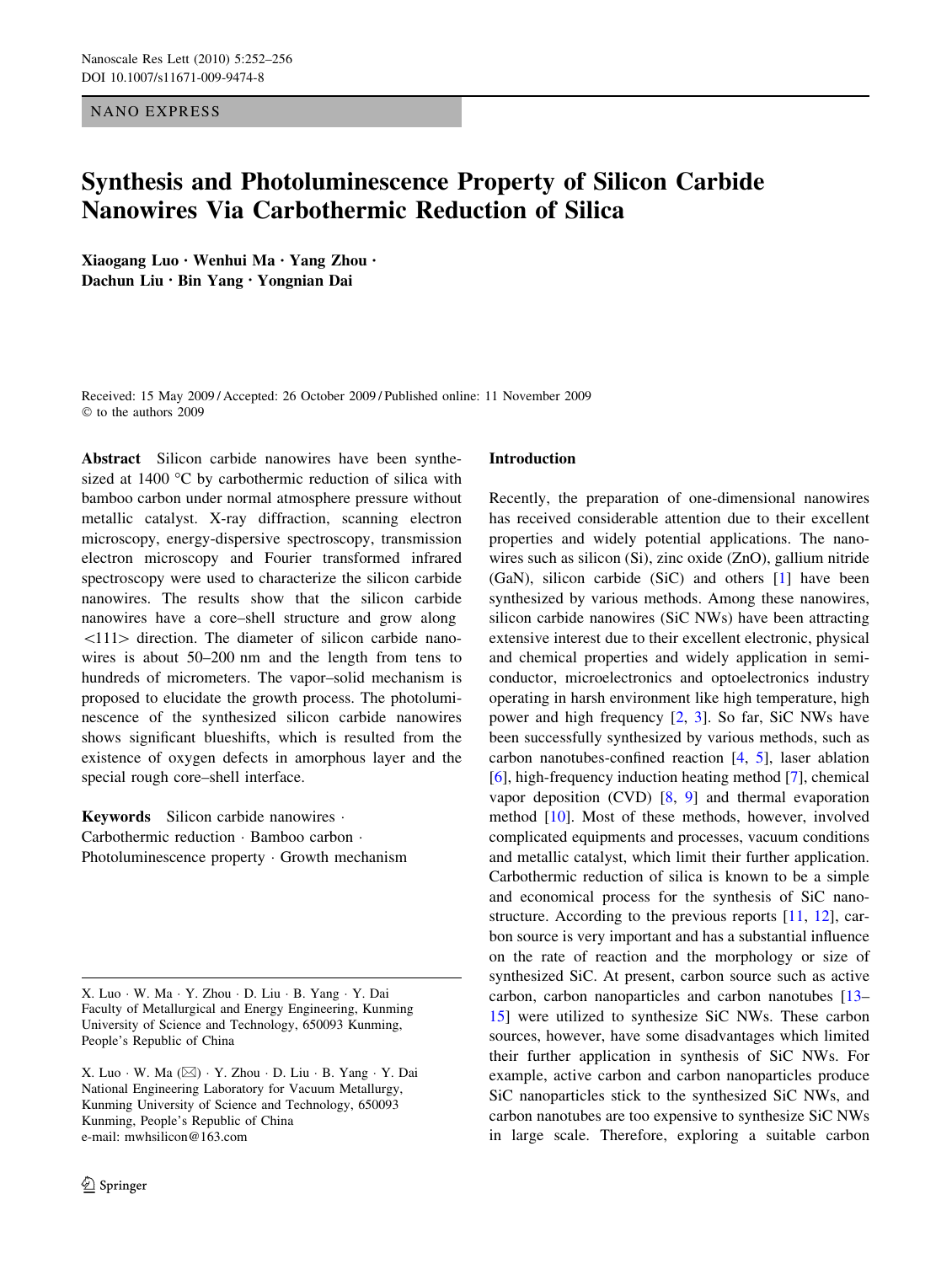source for the synthesis of SiC NWs in large-scale, largequantity and low-cost production is still necessary.

Here, we reported that bamboo carbon was used as carbon source for the synthesis of SiC NWs via carbothermic reduction of silica under normal atmosphere pressure without catalyst. The structure and photoluminescence property of SiC NWs were investigated. Based on the results of experiment, we proposed a possible growth mechanism for the growth of synthesized SiC NWs.

## Experimental

#### Synthesis of SiC NWs

Bamboo carbon  $(0.7 \mu m)$  and silica powder (analytical grade,  $1-3 \mu m$ ) were used as the raw materials in our experiment. The mixture of silica and bamboo carbon powders (molar ratio of  $SiO<sub>2</sub>/C = 1/3$ ) together with ethanol (3 ml) were grinded in ball mill for 24 h. The mixed powders were placed on a graphite crucible in a high-frequency induction heating furnace (Fig. 1). Before heating, high-purity argon gas (100sccm) was introduced to eliminate  $O_2$  and maintain the inert atmosphere pressure through the whole experiment. Afterward, the furnace was heated from room temperature to  $1400$  °C within 10 min and maintained the temperature for 20 min. When the reaction was finished, a large quantity of gray–green products was obtained.

#### Characterization and Analysis

The morphology, structure and composition of the products were characterized by X-ray powder diffraction (XRD, Advance D8), scanning electron microscopy (SEM, XL30ESEM-TMP) equipped with energy disperse spectrum (EDS), field emission scanning electron microscopy



(FE-SEM, Hitachi S-4800), transmission electron microscopy (TEM, Hitachi JEM-2010), high-resolution transmission electron microscopy (HRTEM, Hitachi JEM-2010) and Fourier transformed infrared spectroscopy (FT-IR, EQUINOX55). Photoluminescence (PL) spectrum of the sample was measured in a Hitachi F-7000 fluorescence spectrophotometer with a Xe lamp at room temperature.

## Results and Discussion

Characterization of SiC NWs

Figure 2 shows the XRD pattern of the obtained products. Five diffraction peaks at 35.8°, 41.5°, 60.0°, 72.0° and 75.7° can be indexed as the  $(111)$ ,  $(200)$ ,  $(220)$ ,  $(311)$  and (222) reflections of  $\beta$ -SiC, respectively. The lattice constant of  $\beta$ -SiC cell of the samples calculated from the XRD data is  $a = 4.359$  Å, which is in good agreement with the known value ( $a = 4.359$  Å, JCPDS Card No. 29-1129). The stronger intensities of  $\beta$ -SiC peaks indicate that the SiC nanowires are well crystalline with preferential orientation along the (111) plane. The low-intensity peak of  $\alpha$ -SiC at 33.6° resulted from the stacking faults [\[16](#page-4-0)].

Figure [3](#page-2-0) shows the FT-IR spectrum of the synthesized products. The absorption peak at 832 cm<sup> $-1$ </sup> is assigned to the Si–C stretching vibration, and the absorption peaks at 484 and 1089  $\text{cm}^{-1}$  is due to the Si-O stretching vibration [\[17](#page-4-0), [18\]](#page-4-0). Therefore, the products are mainly consisted of SiC with a small amount of  $SiO<sub>2</sub>$ . Compared with the IR absorption of the bulk SiC (794  $cm^{-1}$ ), the blue shift at 832  $\text{cm}^{-1}$  is attributed to the quantum size effects.

The previous report [[19\]](#page-4-0) indicated that porous carbon material could increase the formation rate of SiC NWs by favoring the SiO vapor diffusion. The SEM image of bamboo



Fig. 1 Schematic diagram of experiment Fig. 2 XRD pattern of the obtained products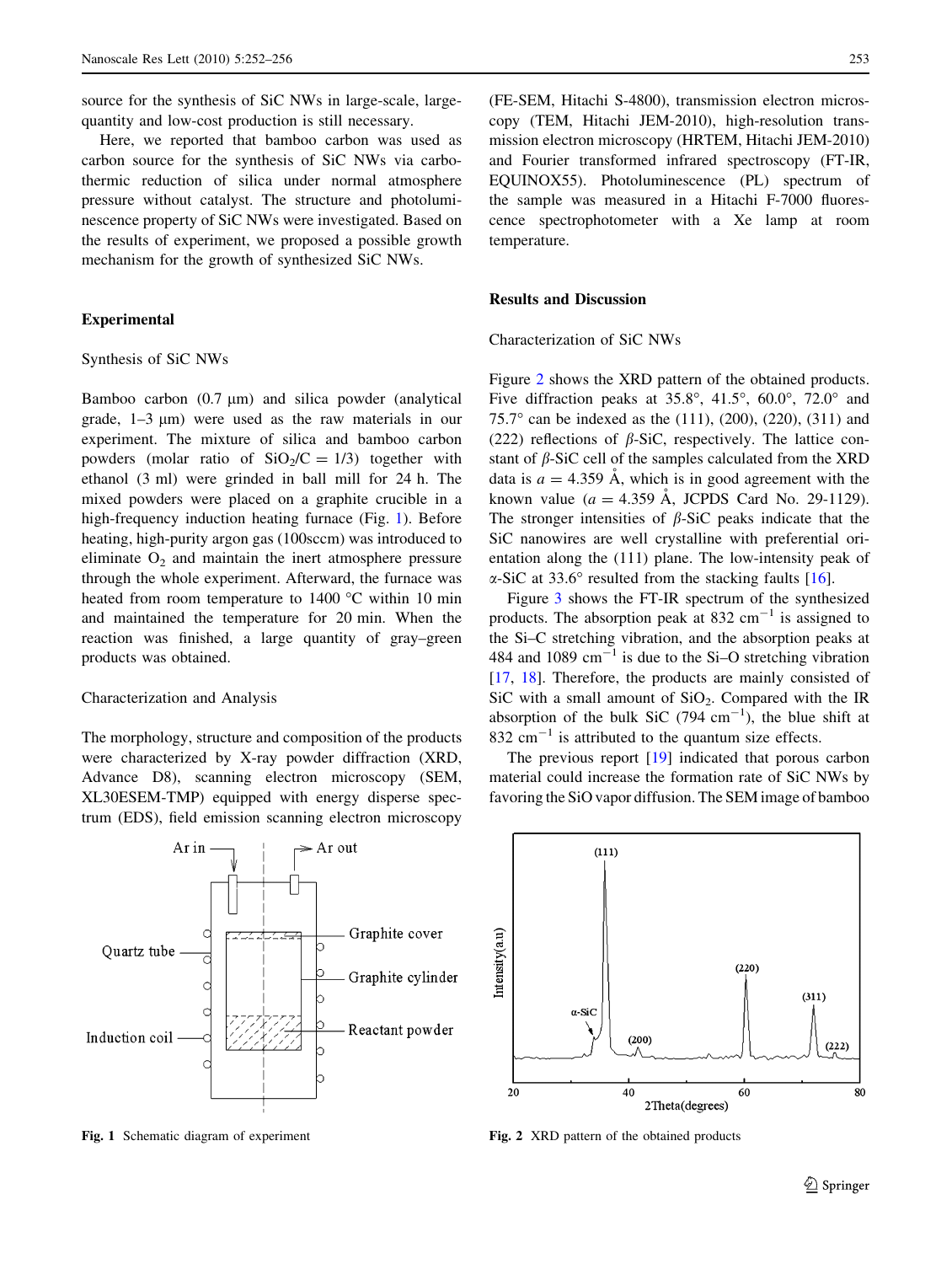<span id="page-2-0"></span>

Fig. 3 FT-IR spectrum of the products

carbon (Fig. [4a](#page-3-0)) shows that it has highly porous and loose structure. Figure [4b](#page-3-0) shows a typical SEM image of the products. It can be seen that the products are composed of long straight and curved nanowires, which were found owing to different kinetic energy. The nanowires with diameter of 50–200 nm and length from tens to hundreds of micrometers have a rough surface morphology. Moreover, there is no metallic droplet found at the nanowires' tips confirmed by the FE-SEM and TEM image of the wires (Fig. [4](#page-3-0)c and the inset of Fig. [5](#page-3-0)a). The chemical composition of these SiC NWs were checked by EDS, and the result is shown in Fig. [4](#page-3-0)d.The nanowires are composed of silicon (38.91 at%), carbon (20.41 at%) and oxygen (40.68 at%).

The internal structure of SiC NWs was investigated by transmission electron microscopy. Figure [5](#page-3-0) shows the TEM and HRTEM images of SiC NWs. Figure [5](#page-3-0)a showed that the nanowires had a core–shell structure. There also exist some structure faults such as stacking faults and planer faults in the nanowires. A high-resolution TEM image is shown in Fig. [5](#page-3-0)b. The distance between two fringes (indicated by parallel lines) is 0.253 nm corresponding to the {111} plane spacing indicating that the nanowires grow along  $\langle 111 \rangle$  direction.

## Growth Mechanism

During the experiment, no metallic catalyst was introduced and no metallic droplets were detected in the nanowires' tips. Thus, the growth of nanowires in our experiment was not following the conventional metal-catalyst VLS mechanism. Based on the previous reports [[20,](#page-4-0) [21\]](#page-4-0), we proposed the vapor–solid mechanism for the growth of synthesized SiC NWs.

The carbothermic reduction of  $SiO<sub>2</sub>$  according to the overall reaction as follows:

$$
SiO2(s) + 3C (s) \rightarrow SiC (s) + 2CO (g)
$$
 (1)

Reaction (1) is generally accepted to involve a multiplestep process [\[22](#page-4-0), [23](#page-4-0)]. The first step begins with the reaction of  $SiO<sub>2</sub>$  and carbon to generate  $SiO$  gas and CO gas according to reaction (2).

$$
SiO2(s) + C (s) \rightarrow SiO (g) + CO (g)
$$
 (2)

Then, the generated gaseous SiO reacts with C and CO to produce SiC according to reaction  $(3)$  and  $(4)$ :

$$
\text{SiO (g)} + 2\text{C (s)} \rightarrow \text{SiC (s)} + \text{CO (g)}\tag{3}
$$

$$
\text{SiO (g)} + 3\text{CO (s)} \rightarrow \text{SiC (s)} + 2\text{CO}_2 \text{ (g)}\tag{4}
$$

The generated  $CO<sub>2</sub>$  vapor can react with carbon to form CO gas by reaction  $(5)$ :

$$
CO2(g) + C (s) \rightarrow 2CO (g)
$$
 (5)

According to the reported thermodynamic data [\[24](#page-4-0)], the calculated standard Gibbs free energy change of reaction (3) and (4) at 1400 °C is -200.4 kJ/mol and 38.6 kJ/mol, respectively, which is similar to the result of W.M. Zhou et al. [\[25](#page-4-0)].

At 1400  $\degree$ C, the standard Gibbs free energy change of reaction (4) is positive, so reaction (4) should not proceed. However, some authors have confirmed that the reaction could occur under a supersaturated condition of CO vapor [\[26](#page-4-0), [27](#page-4-0)]. According to their reports, the supersaturated condition of CO vapor can be formed through reaction (4) and (5), and reaction (4) can carry out sufficiently, leading to the growth of SiC NWS along a fixed axis.

During the cooling stage, another reaction may occur:

$$
3SiO(g) + CO(s) \rightarrow SiC(s) + 2SiO2(g)
$$
 (6)

SiC nanoparticles can be formed by nucleation according to reaction (3) with gas–solid interaction but the growth of SiC NWs is believed to undergo a gas–gas interaction in reaction  $(4)$ . As the reactions went on, more and more silicon and carbon atoms were adhere to the surface of the SiC nanoparticles, and then most of them moved to the lowest energy plane of SiC when supersaturated. The surface energy of {111} planes of SiC is much smaller than those of the other crystal planes; therefore,  $\langle 111 \rangle$  oriented SiC NWs can be easily prepared. In the process of cooling down,  $SiC-SiO<sub>2</sub>$ nanowires with core–shell structure can be formed because of higher melting point and faster solidification speed of SiC than  $SiO<sub>2</sub>$ , which is consistent with the previous reports [\[28](#page-4-0), [29](#page-4-0)].

# Photoluminescence Property of SiC NWs

Figure [6](#page-4-0) shows the Photoluminescence (PL) spectrum of SiC NWs under 275 nm excitation at room temperature.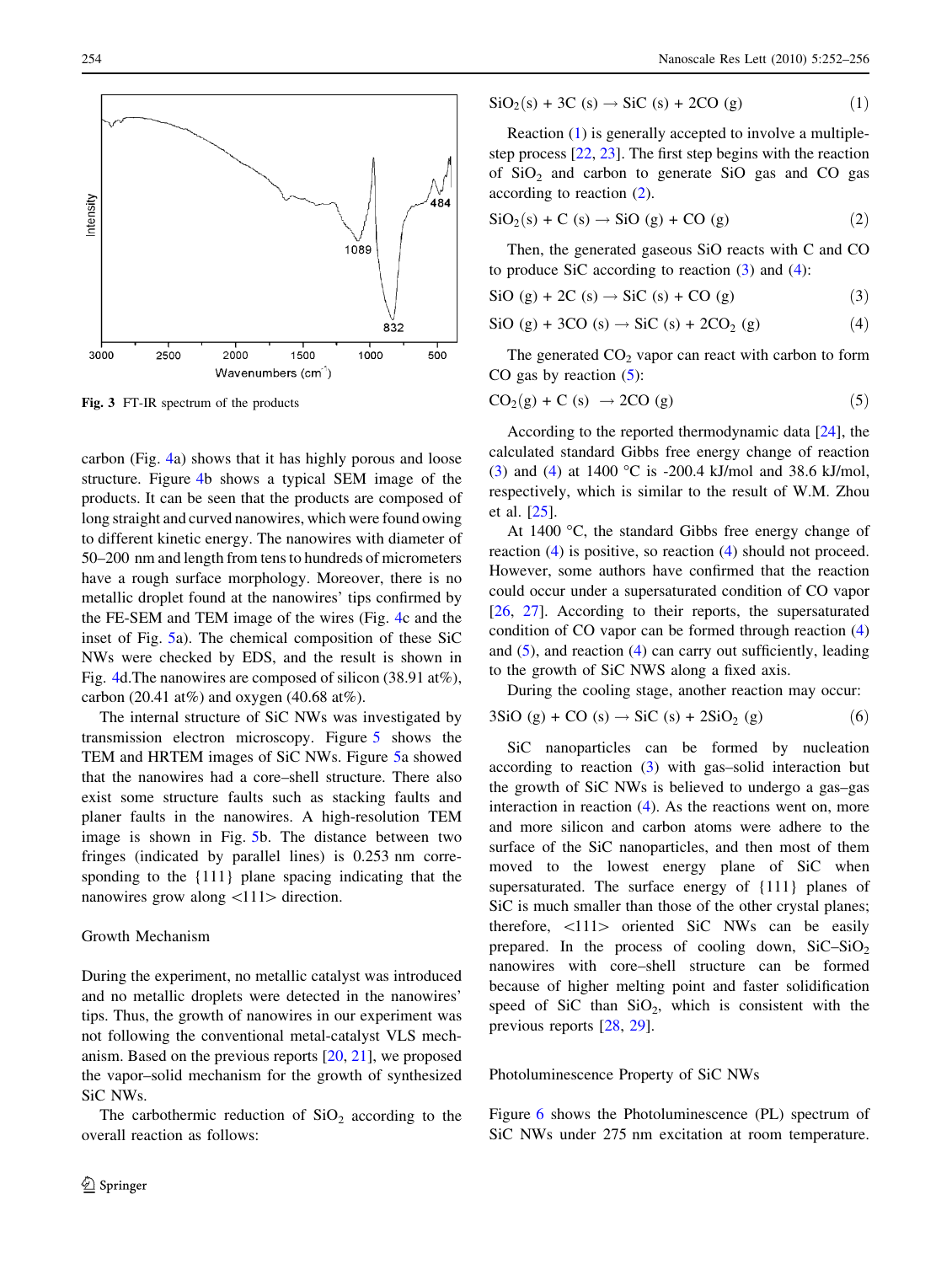<span id="page-3-0"></span>

Fig. 4 a SEM image of bamboo carbon, b and c SEM and FE-SEM images of the synthesized  $\beta$ -SiC NWs, d EDS spectrum of  $\beta$ -SiC NWs



Fig. 5 TEM and HRTEM images of  $\beta$ -SiC NWs

The SiC NWs exhibit a strong ultraviolet emission peak at 300 nm, which is generally compatible to the value of 290 nm in the spectra of SiC NWs [\[30](#page-4-0)]. Previous reports have shown that the PL properties of SiC nanostructure strongly depend on the growth conditions, structure, morphology, excitation wavelength and irradiation spot. For example, Hierarchical SiC NWs showed a strong and sharp emission at 445.2 nm and a broad and weak cyan emission in the range of 475–500 nm with an excitation wavelength of 325 nm [[31\]](#page-4-0). Feng et al. [\[32](#page-4-0)] reported that changing the irradiation spot of the SiC NWs lead to a slight shift of the PL peak wavelength from 440 nm to 460 nm. Stable violet–blue light emission peaks at about 315 nm and 360–400 nm were obtained from SiC/SiOx nanocables [\[33](#page-4-0)]. SiC nanocables were reported to have two broad emission peaks at 340 and 440 nm [[34\]](#page-4-0). Compared with these previous reports, the emission peak for our SiC NWs is obviously blueshifted, which maybe due to the existence